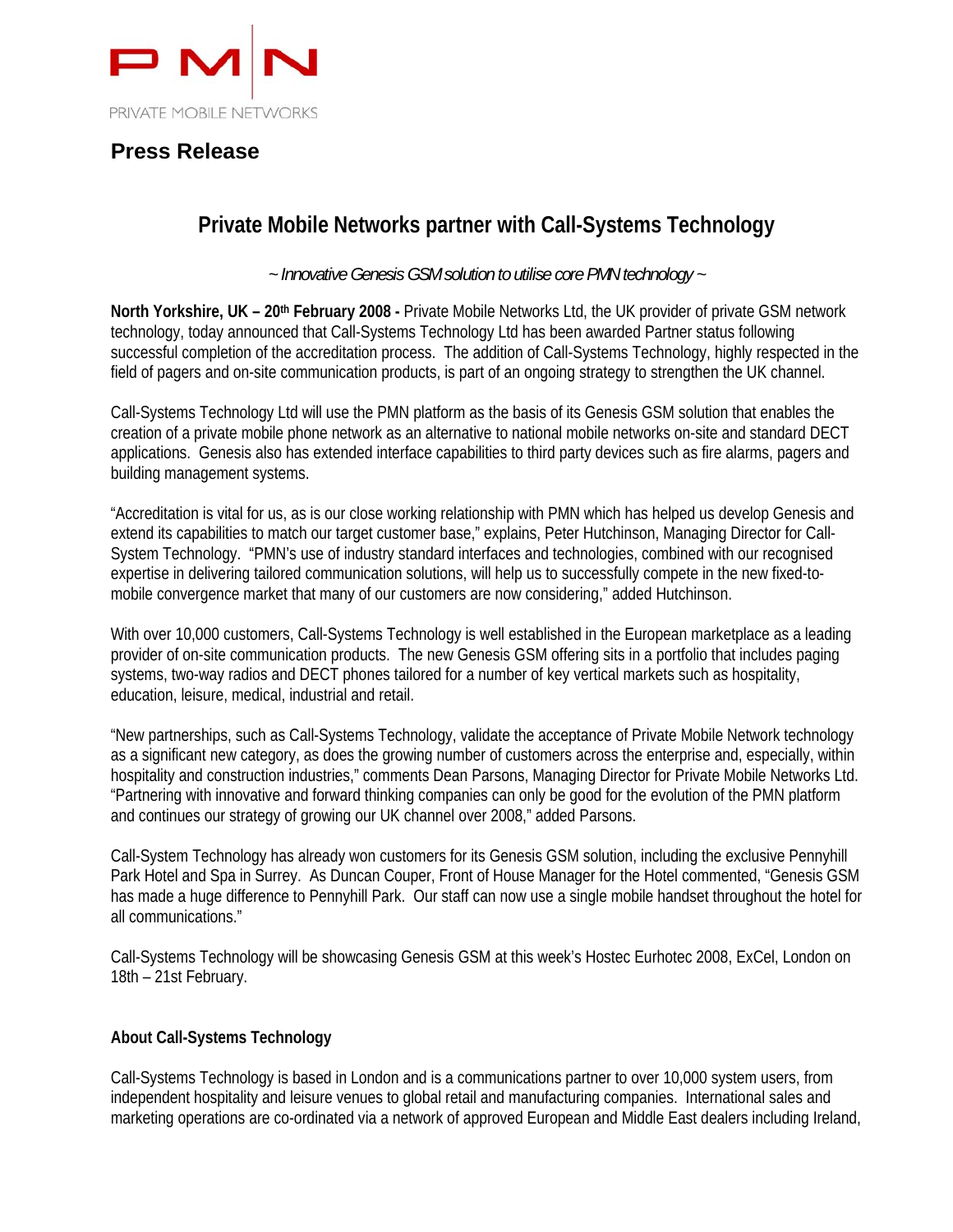

### **Press Release**

France, Germany, Norway, Denmark, Spain and Israel. Global partnerships include JTECH Asia/Australia, JTECH Latin America and JTECH USA, recently acquired by the global EPOS provider Micros.

Peter Hutchinson CST Managing Director 020 8381 1338 peter@call-systems.com www.call-systems.com

#### **About TeleWare Group Plc**

TeleWare's applications provide business solutions for voice continuity, mobility and team working, fixed mobile convergence, DECT replacement, enterprise call control, telephony migration and consolidation, voice portal solutions and seamless PBX and applications integration. Unparalleled interoperability enables seamless integration with a wide range of PBX and application vendors. A commitment to open standards ensures flexibility, freedom and choice.

TeleWare is a Microsoft gold partner, has certification for the quality standard ISO9001/2000 TickIT and has been awarded the Investors in People national standard for training and development of its employees to achieve its business goals.

TeleWare develops and delivers software based products and services in a variety of ways to suit the differing target markets. The TeleWare Group consists of TeleWare Plc, TeleWare Hosted Services, TeleWare Application Services and Private Mobile Networks Ltd.

TeleWare Plc: - The leading UK supplier of intelligent communications solutions provided as packaged and tailored application software. TeleWare's applications are delivered as on-premise or managed services to all sizes of businesses and as hosted platform solutions to service providers. TeleWare customers include over 23% of the FTSE 100 and approaching 21% of the top 1000 blue chip national and multinational companies.

**TeleWare Hosted Services (THS) :-** THS supports the full applications portfolio delivered in a hosted environment across TDM or IP networks. The Hosted Services are brought to market through sales partners from data centres in Thirsk, Docklands and Heathrow and are available for deployment by independent service providers.

**TeleWare Application Services (TAS) :-** TAS is an Application Service Provider (ASP) delivering services based on the TeleWare intelligent applications through BT Featurenet. TAS supports over 25,000 registered users delivering services such as personal numbering, auto attendant, unified and integrated messaging and IVR.

**Private Mobile Networks (PMN): -** Private Mobile Networks Ltd provides private GSM network solutions for deployment in remote sites, use as DECT replacement and for fixed mobile convergence by businesses.

http://www.teleware.com

Press Enquiries, please contact:

Lesley Hansen, Marketing Director Telephone: +44 (0) 1845 521102